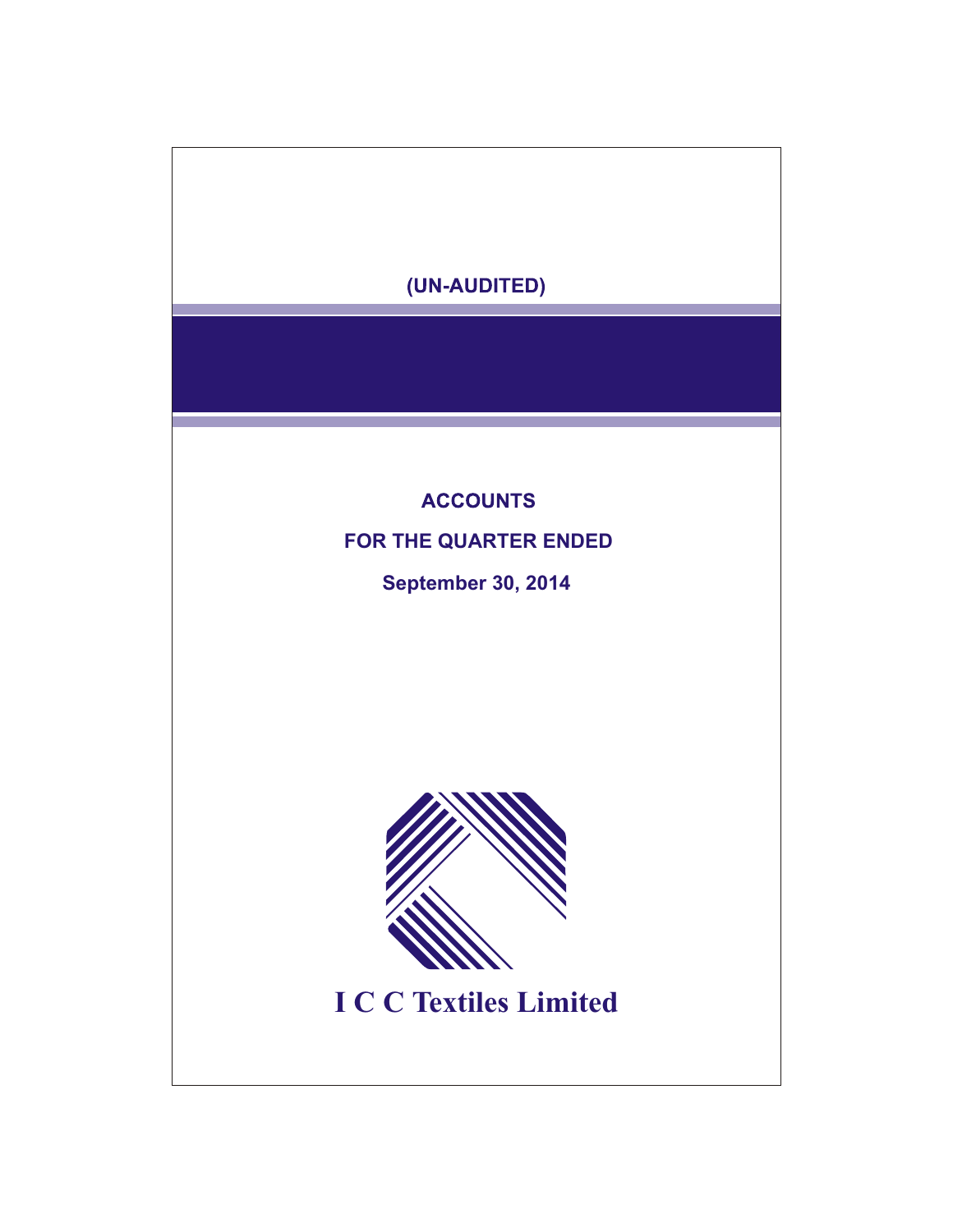# **I C C Textiles Limited**

## **DIRECTORS' REPORT TO THE MEMBERS**

On behalf of the Board of Directors, I hereby present the accounts of the company for the first quarter which ended on September 30, 2014.

During the first quarter, the Sales decreased to Rs. 132.094 million as compared to Rs. 405.403 million for the corresponding period of the previous year. The company incurred an after tax loss of Rs. 48.821 million as against an after tax loss of Rs. 19.422 million in the corresponding period.

The decrease in sales is mainly due to loom stoppage as a result of excessive load shedding and depressed market conditions. Fabric production in Sq Meters at 60 picks reduced by 2.986 million (55%) i.e., from 5.380 million to 2.394 million. The problem has been further compounded by a hike in industrial electricity tariff by 60% since Aug 05, 2013.

Moreover, the negative impact felt by us was even more severe due to non-availability of an industrial gas connection. Our efforts are continuing to secure the long overdue gas connection from SNGPL.

On the positive side US\$ exchange rate increased from Rs. 98.40 in June 2014 to Rs. 102.50 in Sep 2014, however, the benefit was not substantial due to depressed exports.

There is an overdue installment of term loan obtained from MCB Bank amounting to Rs. 15.896 million and effort is being made to clear it as soon as possible.

As always, our dedicated work force deserves appreciation for good work.

For and on behalf of the Board of Directors

October 31, 2014 Chief Executive

Lahore **SHAFIQ A. SIDDIQI**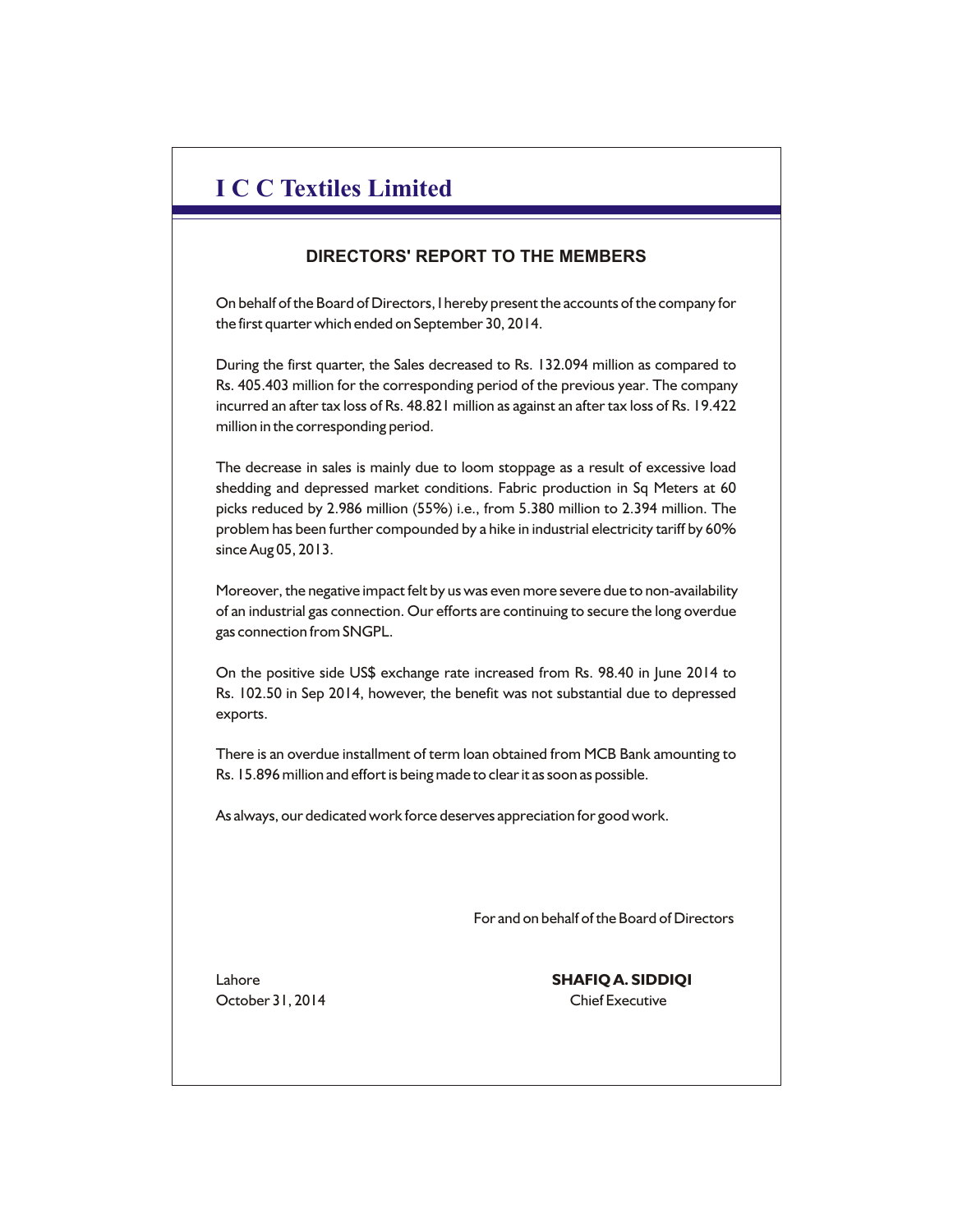| <b>BALANCE SHEET AS AT</b><br><b>SEPTEMBER 30, 2014</b>                |             |                                |                                |
|------------------------------------------------------------------------|-------------|--------------------------------|--------------------------------|
|                                                                        |             | September, 2014                | June 2014                      |
| <b>EQUITY AND LIABILITIES</b>                                          | <b>Note</b> | <b>Rupees</b>                  | Rupees                         |
| <b>SHARE CAPITAL</b>                                                   |             |                                |                                |
| <b>Authorised share capital</b>                                        |             |                                |                                |
| 32,000,000 ordinary shares (June 2014: 32,000,000)<br>of Rs.10 each    |             | 320,000,000                    | 320,000,000                    |
| Issued, Subscribed & Paid up share capital                             |             |                                |                                |
| 30,001,120 ordinary shares (June 2014: 30,001,120)                     |             |                                |                                |
| of Rs.10 each fully paid in cash<br><b>ACCUMULATED LOSSES</b>          |             | 300,011,200<br>(636, 699, 923) | 300,011,200<br>(592, 182, 052) |
|                                                                        |             | (336, 688, 723)                | (292, 170, 852)                |
| <b>SURPLUS ON REVALUATION OF PROPERTY,</b>                             |             |                                |                                |
| PLANT AND EQUIPMENT                                                    |             | 481,221,784                    | 485,525,336                    |
| <b>NON CURRENT LIABILITIES</b>                                         |             |                                |                                |
| Long term financing from directors                                     | 4           | 56,374,844                     | 52,184,882                     |
| Deferred liabilities                                                   |             | 188,140,239                    | 186,852,338                    |
| <b>CURRENT LIABILITIES</b>                                             |             |                                |                                |
| Trade and other payables                                               |             | 184,838,868                    | 152,455,451                    |
| Accrued markup<br>Short term borrowings                                |             | 38,146,535<br>520,506,579      | 30,495,553<br>501,895,294      |
| Current portion of long term liabilities                               |             | 15,896,104                     | 15,896,104                     |
|                                                                        |             | 759,388,086                    | 700,742,402                    |
| <b>CONTINGENCIES AND COMMITMENTS</b>                                   | 5           |                                |                                |
| <b>ASSETS</b>                                                          |             | 1,148,436,230                  | 1,133,134,106                  |
|                                                                        |             |                                |                                |
| <b>NON CURRENT ASSETS</b><br>Property, plant and equipment             |             | 921,549,620                    | 933,610,584                    |
|                                                                        |             |                                |                                |
| LONG TERM LOANS AND ADVANCES                                           |             | 134,500                        | 190,000                        |
| <b>LONG TERM DEPOSITS AND PREPAYMENTS</b>                              |             | 1,629,034                      | 1,629,034                      |
| <b>CURRENT ASSETS</b>                                                  |             |                                |                                |
| Stores, spares and loose tools                                         |             | 33,138,386                     | 35,161,902                     |
| Stock in trade<br>Trade debts                                          |             | 44,742,957<br>78,662,512       | 76,581,261<br>20,595,390       |
| Loans and advances                                                     |             | 7,417,686                      | 5,429,554                      |
| Trade deposits and short term prepayments                              |             | 2,892,316                      | 844,399, ا                     |
| Other receivables                                                      |             | 36,998,222                     | 36,683,679                     |
| Income tax refundable                                                  |             | 19,932,586                     | 19,505,959                     |
| Cash and bank balances                                                 |             | 1,338,411                      | 1,902,344                      |
|                                                                        |             | 225, 123, 076                  | 197,704,488                    |
|                                                                        |             | 1,148,436,230                  | 1,133,134,106                  |
| The annexed notes form an integral part of these financial statements. |             |                                |                                |
| Lahore:                                                                |             |                                |                                |
| October 31, 2014                                                       | Director    |                                | <b>Chief Executive</b>         |
|                                                                        |             |                                |                                |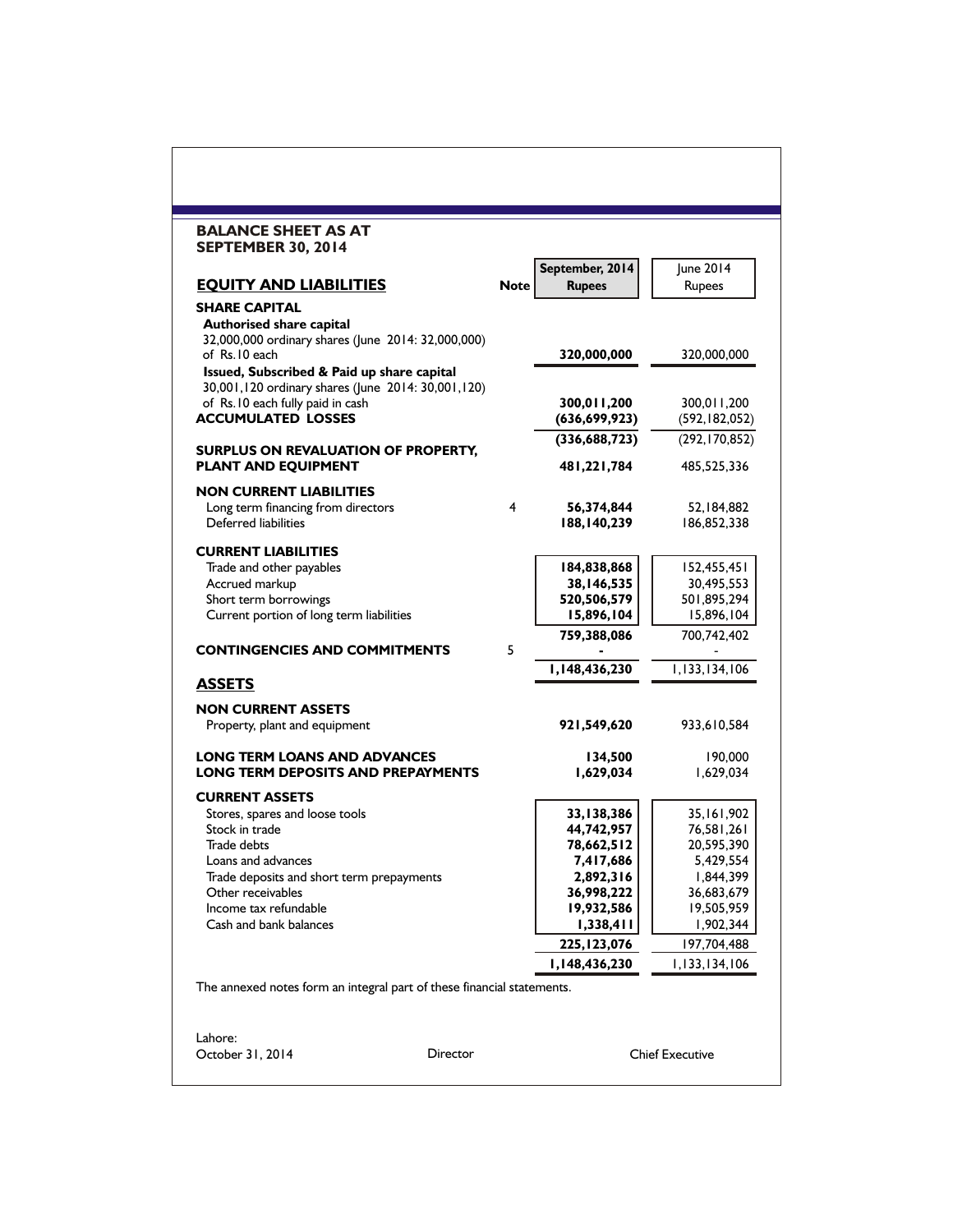### **PROFIT AND LOSS ACCOUNT FOR THE QUARTER ENDED SEPTEMBER 30, 2014**

|                                                                                                       | <b>Note</b> | July-Sep 2014<br><b>Rupees</b>                                    | July-Sep 2013<br><b>Rupees</b>                                    |
|-------------------------------------------------------------------------------------------------------|-------------|-------------------------------------------------------------------|-------------------------------------------------------------------|
| <b>SALES</b>                                                                                          |             | 132,093,781                                                       | 405,403,435                                                       |
| <b>COST OF SALES</b>                                                                                  |             | 161,840,719                                                       | 413,278,587                                                       |
| <b>GROSS PROFIT / (LOSS)</b>                                                                          |             | (29, 746, 938)                                                    | (7, 875, 152)                                                     |
| <b>OPERATING EXPENSES</b><br>Distribution cost<br>Administrative expenses<br>Other operating expenses |             | 2,651,867<br>9,034,334<br>211,244<br>11,897,445<br>(41, 644, 384) | 3,848,134<br>8,881,964<br>204,109<br>12,934,207<br>(20, 809, 359) |
| <b>OTHER OPERATING INCOME</b>                                                                         |             | 7,608,262                                                         | 17,780,332                                                        |
| <b>OPERATING PROFIT / (LOSS)</b>                                                                      |             | (34,036,122)                                                      | (3,029,027)                                                       |
| <b>FINANCE COST</b>                                                                                   |             | 16,727,954                                                        | 16,145,500                                                        |
| <b>LOSS BEFORE TAXATION</b>                                                                           |             | (50, 764, 076)                                                    | (19, 174, 527)                                                    |
| <b>TAXATION</b>                                                                                       | 7           | (1, 942, 653)                                                     | 247,766                                                           |
| <b>LOSS AFTER TAXATION</b>                                                                            |             | (48, 821, 423)                                                    | (19, 422, 293)                                                    |
| <b>LOSS PER SHARE - BASIC AND DILUTED</b>                                                             |             | (1.63)                                                            | (0.65)                                                            |

The annexed notes form an integral part of these financial statements.

Director

**Chief Executive**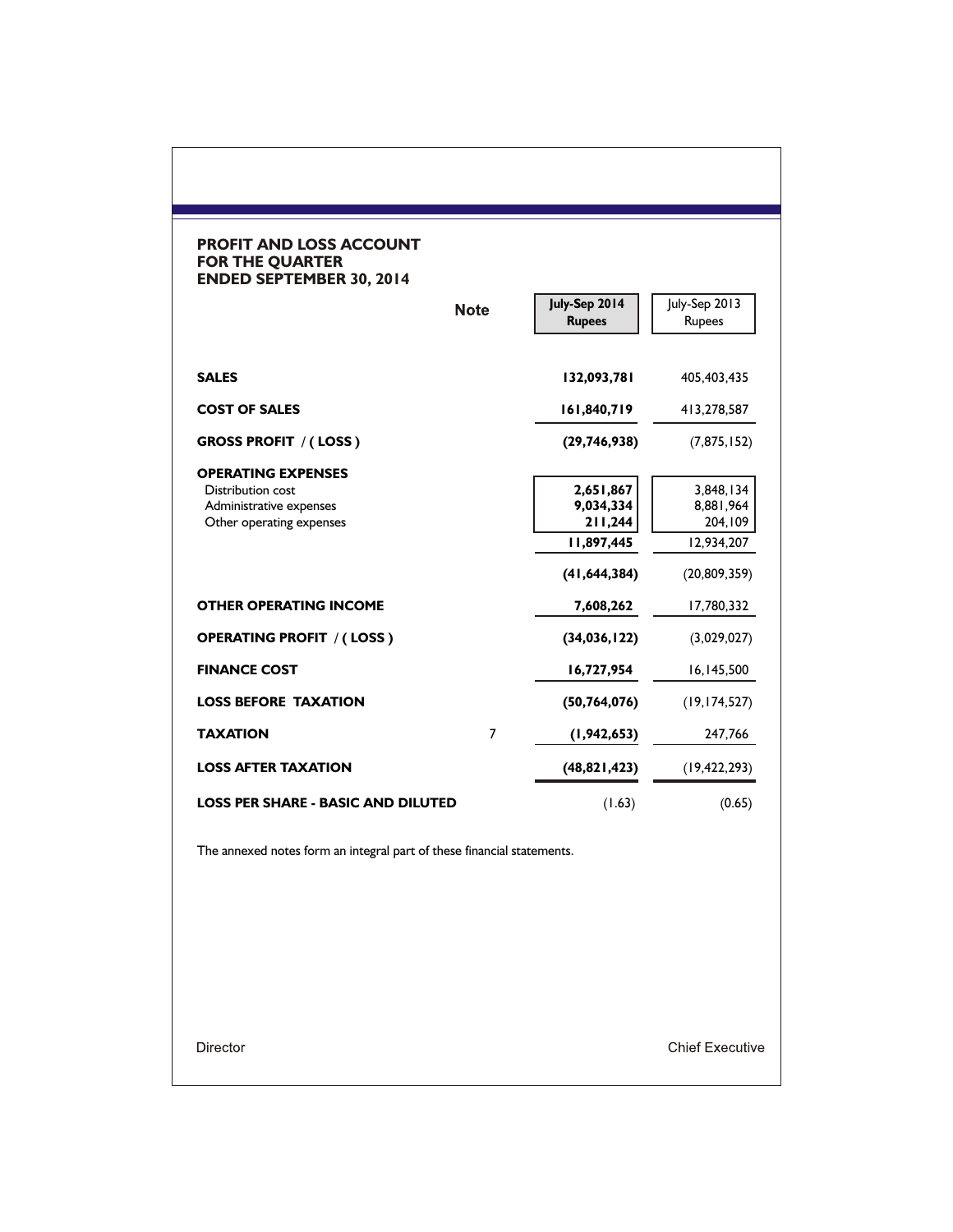| <b>CASH FLOW STATEMENT</b>                                                            |     |                             |                                |
|---------------------------------------------------------------------------------------|-----|-----------------------------|--------------------------------|
| <b>FOR THE QUARTER</b>                                                                |     | July-Sep 2014               | July-Sep 2013                  |
| <b>ENDED SEPTEMBER 30, 2014</b>                                                       |     | <b>Rupees</b>               | Rupees                         |
| <b>CASH FLOW FROM OPERATING ACTIVITIES</b>                                            |     |                             |                                |
| Profit / (Loss) for the period before taxation                                        |     | (50, 764, 076)              | (19, 174, 527)                 |
| <b>Adjustments for:</b>                                                               |     |                             |                                |
| Depreciation on property, plant and equipment                                         |     | 11,818,649                  | 11,720,387                     |
| (Gain) / Loss on disposal of property, plant and equipment                            |     | (1, 269, 865)               |                                |
| Amortization of interest free loans<br>Unwinding of discount                          |     | (6,336,455)<br>1,428,917    | (17,768,201)<br>949,980        |
| Staff gratuity                                                                        |     | 3,858,122                   | 3,845,455                      |
| Financial cost                                                                        |     | 15,299,037                  | 16,062,958                     |
|                                                                                       |     | 24,798,404                  | 14,810,579                     |
|                                                                                       |     | (25,965,672)                | (4,363,948)                    |
| (Increase) / Decrease in current assets                                               |     |                             |                                |
| Stores, spares and loose tools                                                        |     | 2,023,514                   | 3,036,868                      |
| Stock in trade<br>Trade debts                                                         |     | 31,838,303                  | 14,157,963                     |
| Loans and advances                                                                    |     | (58,067,122)<br>(1,988,131) | (14,699,555)<br>(20, 653, 197) |
| Trade deposits and short term prepayments                                             |     | (1,047,917)                 | (1,571,655)                    |
| Other receivables                                                                     |     | (314, 543)                  | (7,636,269)                    |
|                                                                                       |     | (27, 555, 896)              | (27, 365, 845)                 |
| Increase / (Decrease) in current liabilities<br>Trade and other payables              |     | 32,383,418                  |                                |
| Cash generated from operations                                                        |     | (21, 138, 150)              | (6,024,764)<br>(37, 754, 557)  |
|                                                                                       |     |                             |                                |
| Financial charges paid                                                                |     | (7,648,056)                 | (15, 407, 196)                 |
| Taxes paid                                                                            |     | (700, 955)                  | (3,222,476)                    |
| Gratuity paid                                                                         |     | (353, 239)                  | (1,525,744)                    |
|                                                                                       |     | (8,702,250)                 | (20, 155, 416)                 |
| Net cash flow from operating activities<br><b>CASH FLOW FROM INVESTING ACTIVITIES</b> | (A) | (29, 840, 400)              | (57,909,973)                   |
| Long term loans & advances                                                            |     | 55,500                      | 14,000                         |
| Sale proceeds of property, plant and equipment                                        |     | 1,733,333                   |                                |
| Fixed capital expenditure                                                             |     | (221, 152)                  | (709, 800)                     |
| Net cash flow from investing activities<br><b>CASH FLOW FROM FINANCING ACTIVITIES</b> | (B) | 1,567,681                   | (695, 800)                     |
| Short term borrowings - Secured                                                       |     | 18,611,285                  | 36,453,857                     |
| Long term financing from commercial banks                                             |     |                             | (1,000,000)                    |
| Long term loans from directors                                                        |     | 9,097,500                   | 21,622,970                     |
| Net cash flow from financing activities                                               | (C) | 27,708,785                  | 57,076,827                     |
| Net Increase/(Decrease) in cash and bank balances $(A+B+C)$                           |     | (563, 934)                  | (1,528,946)                    |
| Cash & bank balances at the beginning of the period                                   |     | 1,902,343                   | 5,498,515                      |
| Cash & bank balances at the end of the period                                         |     | 1,338,411                   | 3,969,570                      |
| The annexed notes form an integral part of these financial statements.                |     |                             |                                |
|                                                                                       |     |                             |                                |
|                                                                                       |     |                             |                                |
|                                                                                       |     |                             |                                |
| Director                                                                              |     |                             | <b>Chief Executive</b>         |
|                                                                                       |     |                             |                                |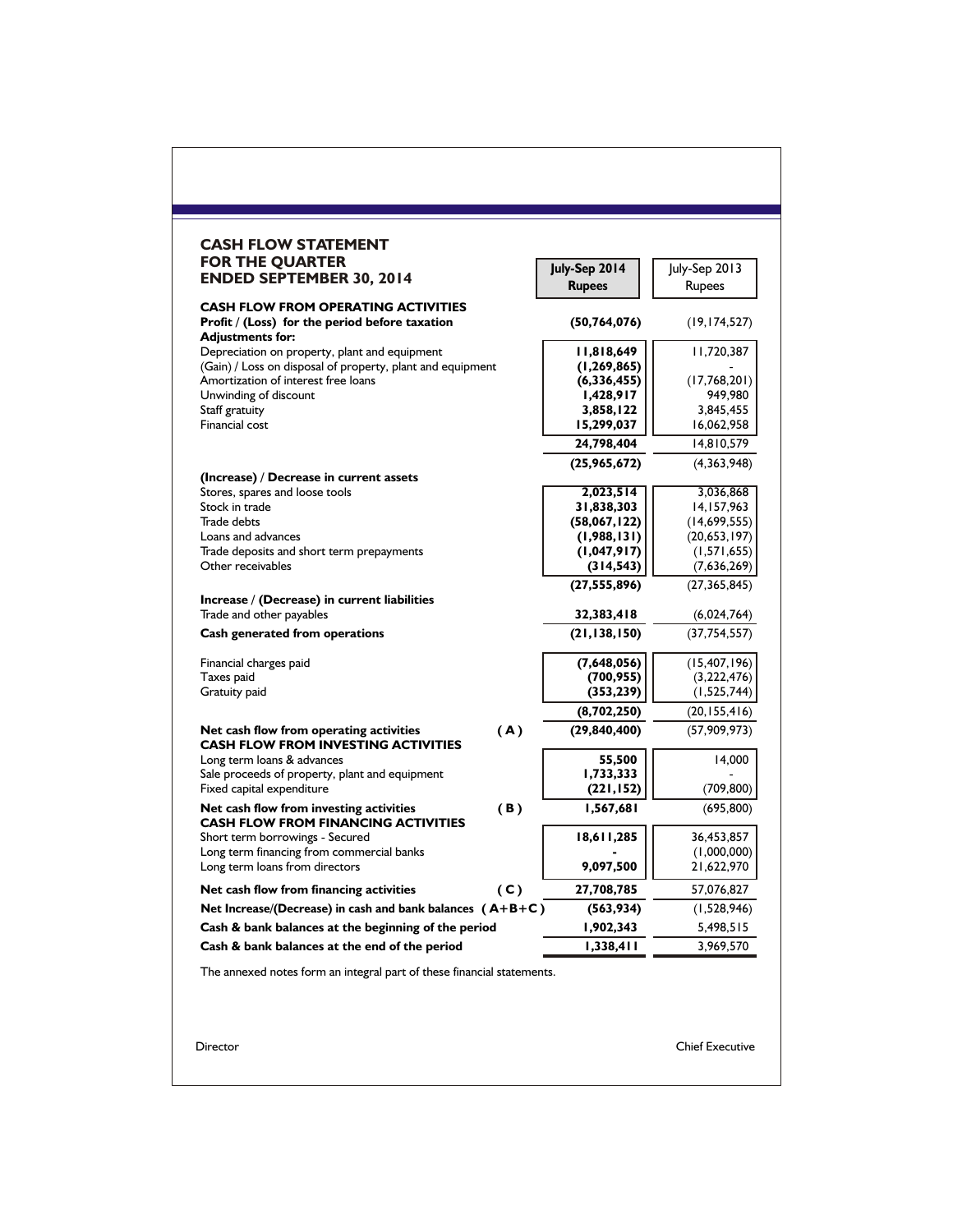#### **STATEMENT OF CHANGES IN EQUITY FOR THE QUARTER ENDED SEPTEMBER 30, 2014**

|                                       | Capital<br><b>Rupees</b> | (Loss)<br><b>Rupees</b> | Total<br><b>Rupees</b> |
|---------------------------------------|--------------------------|-------------------------|------------------------|
| Balance as at June 30, 2013           | 300,011,200              | (535, 938, 713)         | (235, 927, 513)        |
| Net loss for the period               |                          | (19, 422, 293)          | (19, 422, 293)         |
| Incremental depreciation - net of tax |                          | 4.238.346               | 4,238,346              |
|                                       |                          |                         |                        |
| Balance as at September 30, 2013      | 300,011,200              | (551, 122, 660)         | (251, 111, 460)        |
| Balance as at June 30, 2014           | 300,011,200              | (592, 182, 052)         | (292, 170, 852)        |
| Net loss for the period               |                          | (48, 821, 423)          | (48, 821, 423)         |
| Incremental depreciation - net of tax |                          | 4,303,552               | 4,303,552              |

Paid-up | Accumulated |

The annexed notes form an integral part of these financial statements.

#### NOTES TO THE FINANCIAL STATEMENTS FOR THE QUARTER ENDED SEPTEMBER 30, 2014

- **1.** These accounts have been prepared in accordance with the requirements of International Accounting Standard No. 34 "Interim Financial Reporting".
- **2.** The accounts are being submitted to the shareholders as required by Section 245 of the Companies Ordinance, 1984.
- **3.** The accounting policies adopted for the preparation of the accounts are the same as those of applied in the preparation of the preceding annual published financial statements of the company for the year ended June 30, 2014.

| <b>LONG TERM FINANCING FROM DIRECTORS</b>               | September, 2014<br><b>Rupees</b> | June 2014<br>Rupees            |
|---------------------------------------------------------|----------------------------------|--------------------------------|
| Original Loan amounts<br>Less: present value adjustment | 171,809,520<br>(120, 269, 693)   | 162,712,020<br>(113, 933, 238) |
| Interest charged to profit and loss account             | 51,539,827<br>4,835,017          | 48,778,782<br>3,406,100        |
|                                                         | 56,374,844                       | 52,184,882                     |

These interest free loans have been measured at amortized cost in accordance with International Accounting Standard 39, Financial Instrument: Recognition and Measurement, and has been discounted using the weighted average interest rate ranging 10.24% to 11.64%.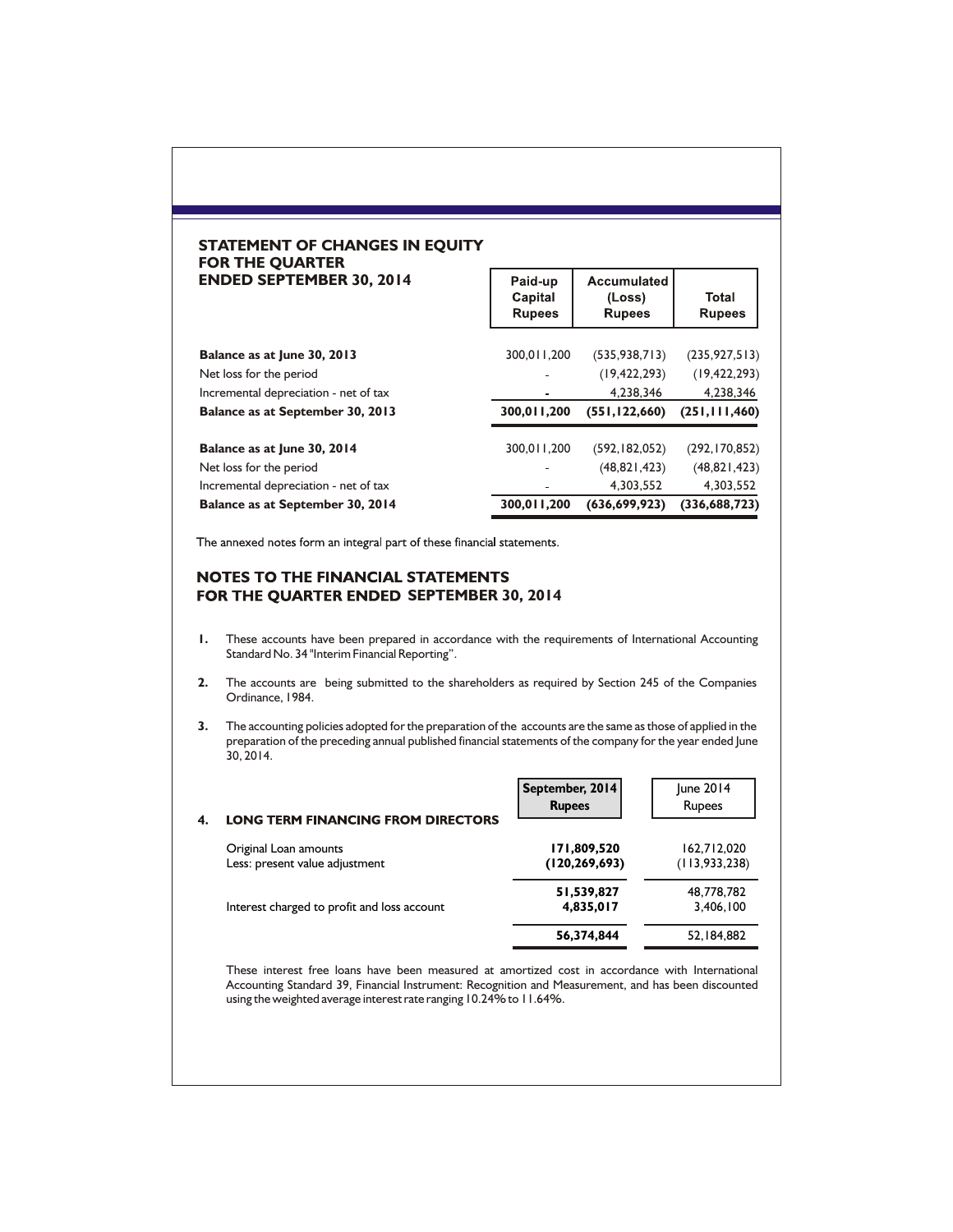